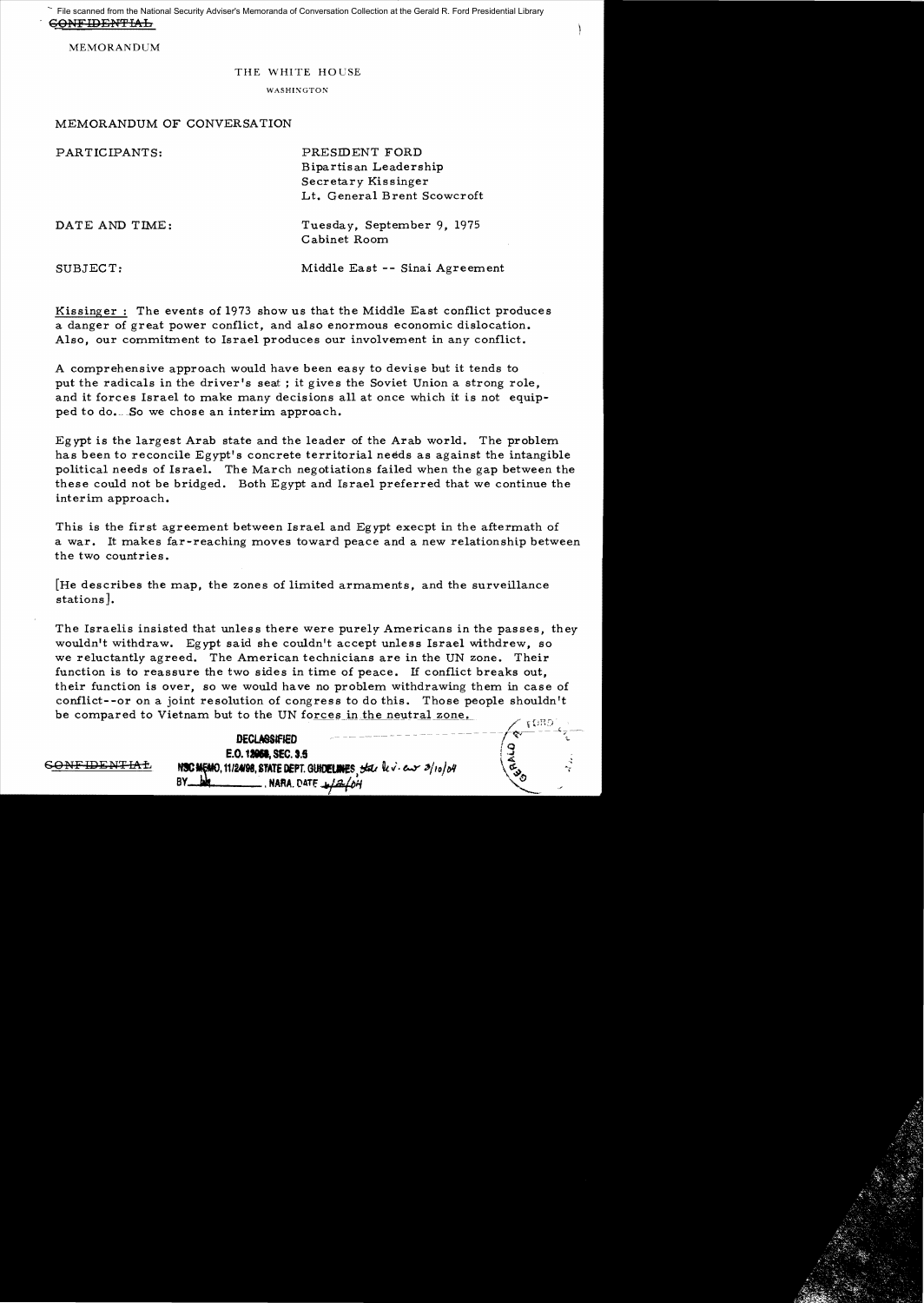# -cGNFIDENTIAL -2

## Bellmon: How about the danger of attack *by* terrorists?

Kissinger: It would be about impossible for them to get at them in the zone. It is within the UN zone and is uninhabited. There is more of a danger at their bases in Egypt than on duty, but any American anywhere in the Middle East is a target. It is almost imposs ible to guard completely against terrorism.

Sadat, himself, is in great jeopardy. He has taken risks for peace. But he is the only one who has thrown over the Soviet Union and the only one who has gained anything from this settlement. If we can make this work, it will be a good object Ie sson on cooperating with the U. S.

The aid package should not be looked at as payment for the agreement. Israel asked for \$2.6 billion before the agreement. The increment resulting from the agreement is slight, even thought we will provide less than \$2.6 billion. We haven <sup>1</sup> t arrived at a figure for Egypt, but it is important to show the benefits for cooperation with the U.S. It is essential that we show our interest in Egypt's economic development.

# 6QNFIDEN'TIA.L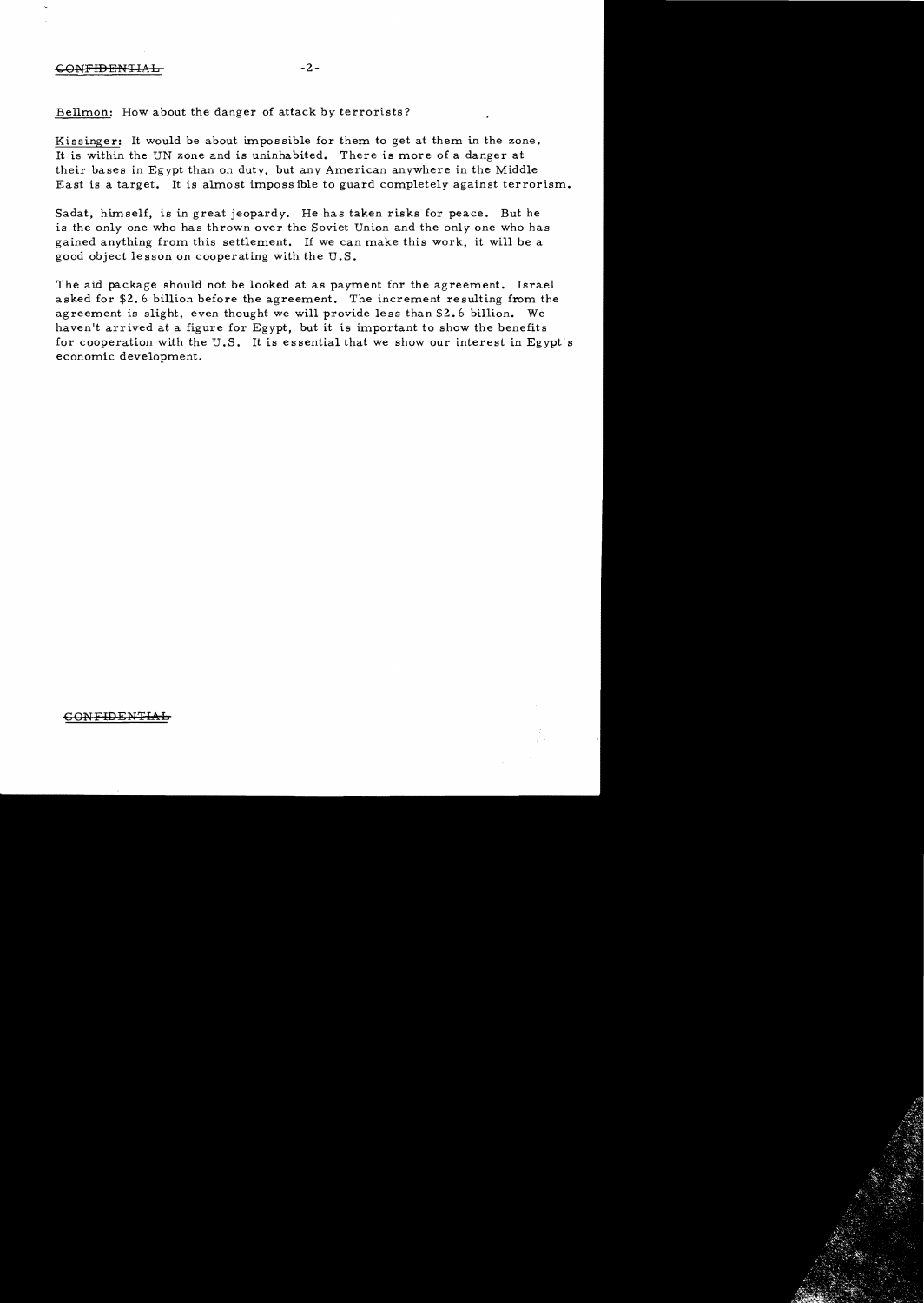calibre suit de la comme - moyet, motion tres ? Vous les automnents et les principales Curries dayer of CP exappet. Cho an contrat to I want an inversiont issuing complait Or computarion opposed world has been engage ent it terrib to port reduced in lives peut qui Scla stragente paus 55 unate my allesions all cet come within it wet equipped to be in car chees of interim apprechi E à centre Crab Titte de les tre de Contre This is a present but It E except in often the of was. It washes for wating wow. tout perce a come celetimiting last - 2 montrie. (Descrites a may), yours of handel announcements, survilland stations) The F mistal that empts there are prouch ame in a paper they mouldn't us chosen E sued crowled accept unber D ws/ drew, to we release to agent US teleminin au in a dé UK Z ors. Main protion it masser c 2 sides since time offlace. If captit braks out this function is Ana solaie mail have in forth w/ channing them monage perophot a on joint resort lange Those poppe shouldn't be behoved to the bootte CUN forces in a newton 2 one (perman) Humchat doge of attack by Ceranists E.O. 12058, SEC. 3.5 NSC MEMO, 11/24/98, STATE DEPT. CHADELINES state lev. eur 3/10/04 BY  $\frac{b\phi}{c}$ . NARA DATE  $\frac{c}{c^2}$